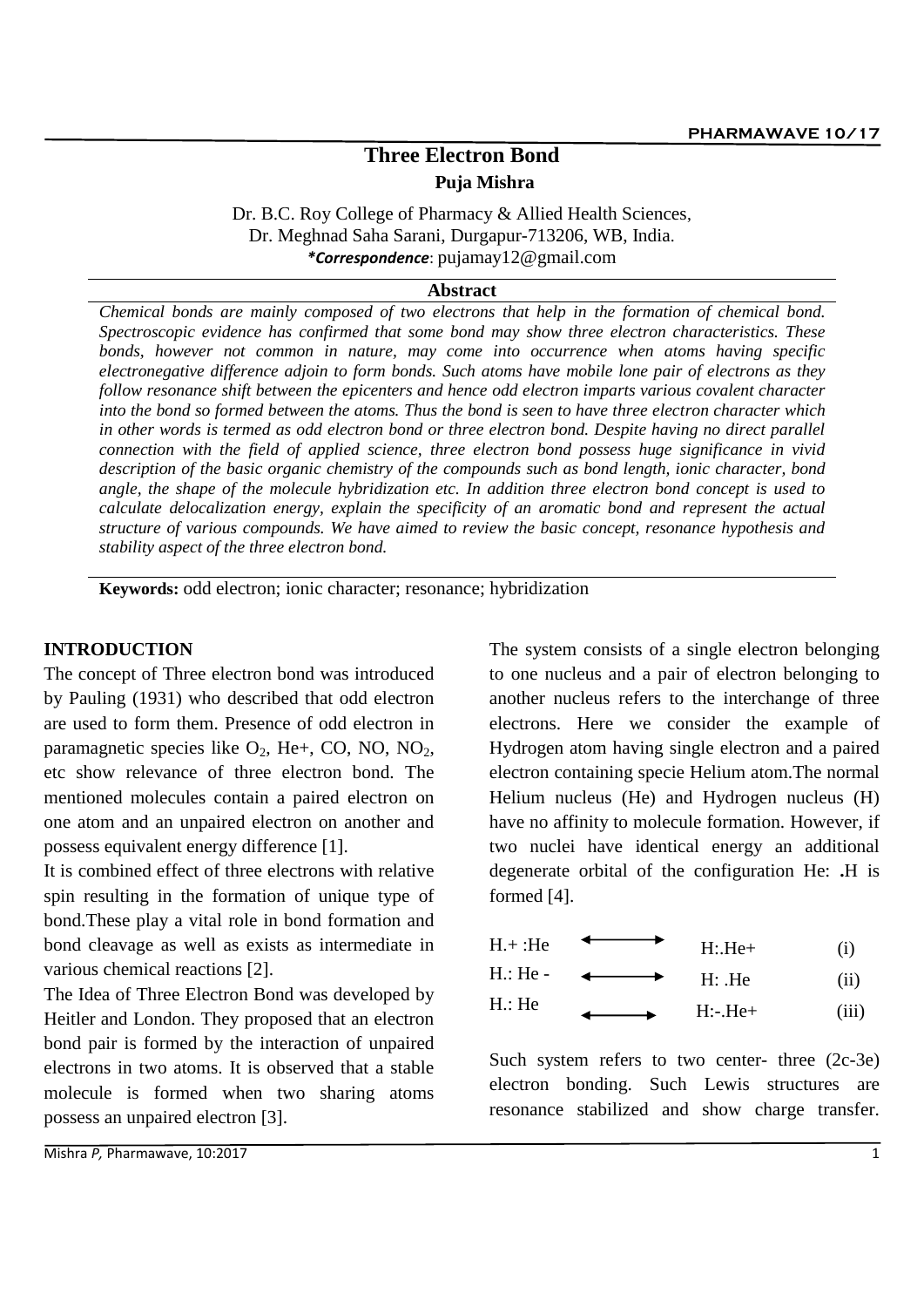#### **PHARMAWAVE 10/17**

Energy difference must be small to acquire stabilization energy [5, 6].

The Energy difference for the neutral species (iii) shown above involves least Energy difference between Ionization potential of He and Electron Affinity of H. There is a distribution of three electrons between two overlapping atomic orbital [7].

Thus Postulates of three electron bond theory include presence of three electrons with oppositely oriented spins, consists of atom that has completed its octet configuration, electron spin adjustment is done in such a way that the attraction is minimum for bonding [8]. It is mostly observed in radical cation with an interaction of an unpaired p-orbital. The net energy of the system is calculated as half the strength of two electron bond system. The Electronegative difference between the sharing atom must not exceed 0.5.Such bond is formed when an unpaired electron of an atom combine to the lone pair of electron of another atom.

#### **Resonance Stabilization**

Bond Energy depends on interchanging energy of the two shared pair of electrons or resonance or the electrostatic force [9]. While drawing resonance structure we take care that electrons move to adjacent position neighboring atom or group to form a pi bond and that the net charge of all resonating structure must be same.

Strongest Three electron bond occur in two identical fragment mostly and heteroatom from first and second period (like N:.N, O:.O, F:.F, P:.P, S:.S, Cl:.Cl) rare gases (like He:. He, Ne:.Ne, Ar:. Ar). Various other molecule like NO,  $CO<sub>2</sub>$  show three electron bond of which NO is most stable of the odd electron molecule [10]. Stability of various molecules is explained by the formation of three electron bond.

The Energy difference between the two resonating structure are used to determine the stabilization energy [11]. Resonance between several electronic structures proposed by Lewis is used to determine the bond distance between two atoms  $[12]$ . The two resonant structure of NO molecule (I & II) proposed by Pauling is noted herewith (Fig. 1).

$$
\vec{v} = \vec{0}:
$$

**Fig. 1.** Resonant structure of NO molecule

Other paramagnetic species like He, Ar,  $O_2$ , NO<sub>2</sub> NO etc. are shown diagrammatically with three dots representing the three electron bond. The three electron bond prototype having degenerate levels is seen in di-positive Helium ion [12]. Various evidence show that a neutral helium molecule is formed by one excited helium atom containing an unpaired 1s electron and one normal helium atom that forms Helium band [13]. The same happens for noble gases like Helium and Argon(Fig. 2) and gasses like nitric oxide and oxygen (Fig. 3).

$$
(\text{He} \cdots \text{He})^{\dagger} \qquad (\text{Ar} \cdots \text{Ar})^{\dagger}
$$

**Fig. 2.** Three dot representation of Three Electron Bond

**Fig. 3.** Three dot representation of electronegative atom Nitrogen & Oxygen

Various electronegative atoms like Nitrogen and Oxygen have slight EN difference and same effective nuclear charge. Resonance between the structures shown lead to a double and a three electron bond [14].